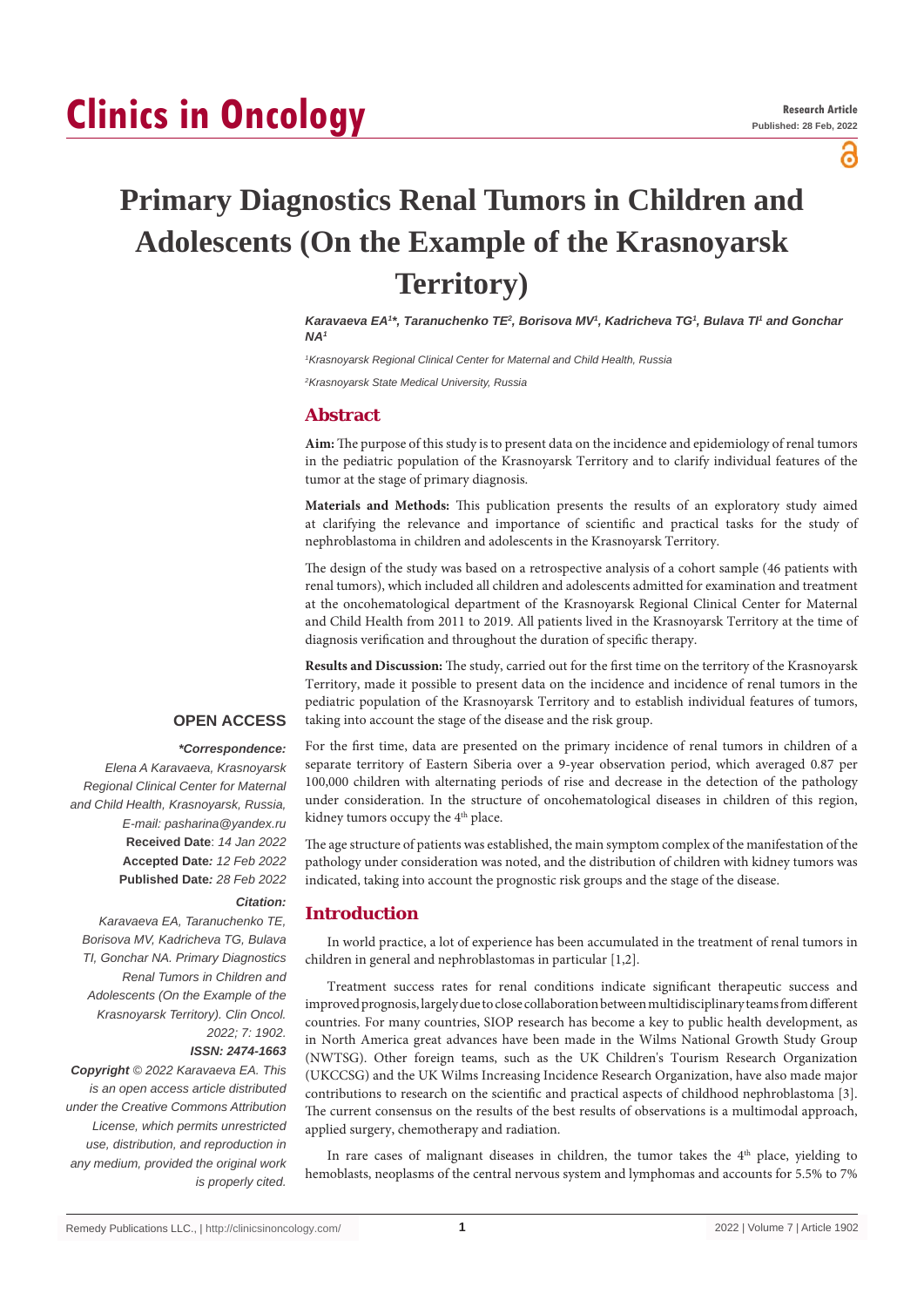of all malignant tumors of early age [3]. According to literature data in the Russian Federation, with a general oncological incidence of approximately 15 per 100,000 child population per year, the survival rate of Wilms tumor is from 0.4 to 1.0 per 100,000 child population (average 0.6 per 100,000) [4]. In Europe, the incidence rate of kidney tumors in children is 0.88 per 100,000 children per year. In Germany, the Children's Cancer Registry (Mainz) annually registers about 100 new cases of nephroblastoma in children and adolescents under the age of 14 years. The average in countries such as Finland, Sweden, the US, Australia, Italy, the Netherlands and the UK reduced 0.7 per 100,000 children per year. At the same time, the highest incidence rate is in Finland (0.95 per 100,000) and the lowest in the UK (0.51 per 100,000) [5-7].

In most pathogens, neoplasms were detected in the age group of 0 to 4 years [8,9].

NB is a congenital embryonic malignant tumor of the kidney, the histological picture of which is extremely diverse. Classical NB microscopically represents a combination of three cell types: Blastema, stromal and epithelial. Each cell type may be present to varying degrees or absent. The severity of each histological feature has a different prognostic value [10,11]. Typically, Wilms' tumor occurs sporadically, in 2% of cases it has a family character. It is extremely rare for bilateral kidney damage with nephroblastoma in children. Bilateral Nephroblastoma (BN) is recorded in 4% to 10% of all nephroblastomas in children [12].

Wilms tumor is often combined with congenital developmental anomalies, and may also be part of a genetic syndrome that predisposes to the development of nephroblastoma. In 12% to 15% of cases, children with Wilms' tumor have genitourinary tract malformations, of which more than 50 variants have been described (hypoplasia, dystopia, shape anomaly, absence or duplication of the kidney, vascular malformations, hypogonadism, etc.). Genetically determined diseases are detected in approximately 5% of children with Wilms tumor. Patients with some WT1-associated syndromes (including WAGR and Denis-Drash), Perlman syndrome, mosaic intermittent aneuploidy, and Fanconi anemia with a biallelic BRCA2 mutation have a high risk of developing Wilms' tumor (>20%). A moderate risk of developing nephroblastoma (5% to 20%) was noted in groups of children with Fraser and Beckwith-Wiedemann syndromes, which developed as a result of 11p15 disomy, and Simpson-Golaby-Bemel syndrome. Patients with isolated hemihypertrophy, Bloom and Li-Fraumeni syndromes, congenital hyperparathyroidism in combination with jaw tumors, MULIBREY dwarfism, and various chromosomal aberrations are included in the low-risk group for developing nephroblastoma (<5%) [13].

Cellular precursors of nephroblastoma have not been reliably established. Currently, the generally accepted theory of the genetic nature of cancer, which is based on the existence of suppressor genes that can suppress tumor growth (mutation in the Wilms Tumor gene 1 (WT1), located on chromosome 11. A breakdown in the 11p15 locus causes the tumor to lose specific heterozygosity and leads to tumor progression; mutation of the TP53 gene, a tumor growth suppressor that prevents clonal progression). Defects in these genes determine the progression of tumor growth and are divided into 2 groups: "cell cycle guardian" genes and "general control" genes [14,15].

NB is the most common primary renal malignancy in children, accounting for up to 85% of all renal neoplasms [1]. Histological

staging according to Smidt/Harms, in accordance with the Stockholm classification of 1994, taking into account the changes introduced by the International Society of Pediatric Oncologists SIOP in 2007, is carried out after removal of the neoplasm and provides for the allocation of three histological risk groups that affect the prognosis of the disease (low, intermediate and high risk groups) depending on the structure of the tumor [11].

In general, it is known that the malignancy of NB is determined by the rapid growth of the tumor and the high rate of development of metastases.

Despite significant advances in the study of nephroblastoma in children, the importance of the problem under consideration for health care remains relevant, which is dictated by a number of circumstances:

- There is a certain need for a comparative assessment of the quality of the organization of oncological care in various territories and medical institutions that provide specialized and highly qualified care to patients.
- The importance of a dynamic assessment of morbidity rates, the structure of pathology, age and sex characteristics, clarification of the risk of relapses and adverse outcomes, as well as life expectancy in nephroblastomas is obvious.
- There is no doubt about the importance of a comparative analysis of new (and traditional) treatment and diagnostic approaches for renal tumors in children, as well as the feasibility of comparing the results of individual clinics with data from other centers providing care for these patients.

The purpose of this study is to provide information on the detection rate of renal tumors based on the data of patients in the Krasnoyarsk Territory applying to the Children's Oncological Center (KTCOMC) and to clarify individual features of the tumor at the stage of primary diagnosis.

#### **Materials and Methods**

This publication presents the results of an exploratory (pilot), dynamic, single-center study aimed at clarifying the incidence and features of early diagnosis of kidney tumors for the period 2011- 2019, in order to obtain comparative data, analyze and improve care in the pediatric population of the Krasnoyarsk Territory. The work uses the continuous method of the studied population, i.e. the sample included all children from 0 to 17 years old with the pathology in question.

The design of the study was based on a retrospective analysis of a cohort sample (46 patients with renal tumors), which included all children and adolescents admitted for examination and treatment at the oncohematological department of the Krasnoyarsk Regional Clinical Center for Maternal and Child Health (KRCCMCH) from 2011 to 2019. All patients were residents of the Krasnoyarsk Territory, including 3 children who arrived from the Republics of Khakassia and Tyva at the time of diagnosis verification and the period of specific therapy.

The article presents the calculated incidence rates of renal tumors according to the number of children and adolescents in the Krasnoyarsk Territory (the number ranged from 548, 151 in 2011 to 633, and 520 in 2019).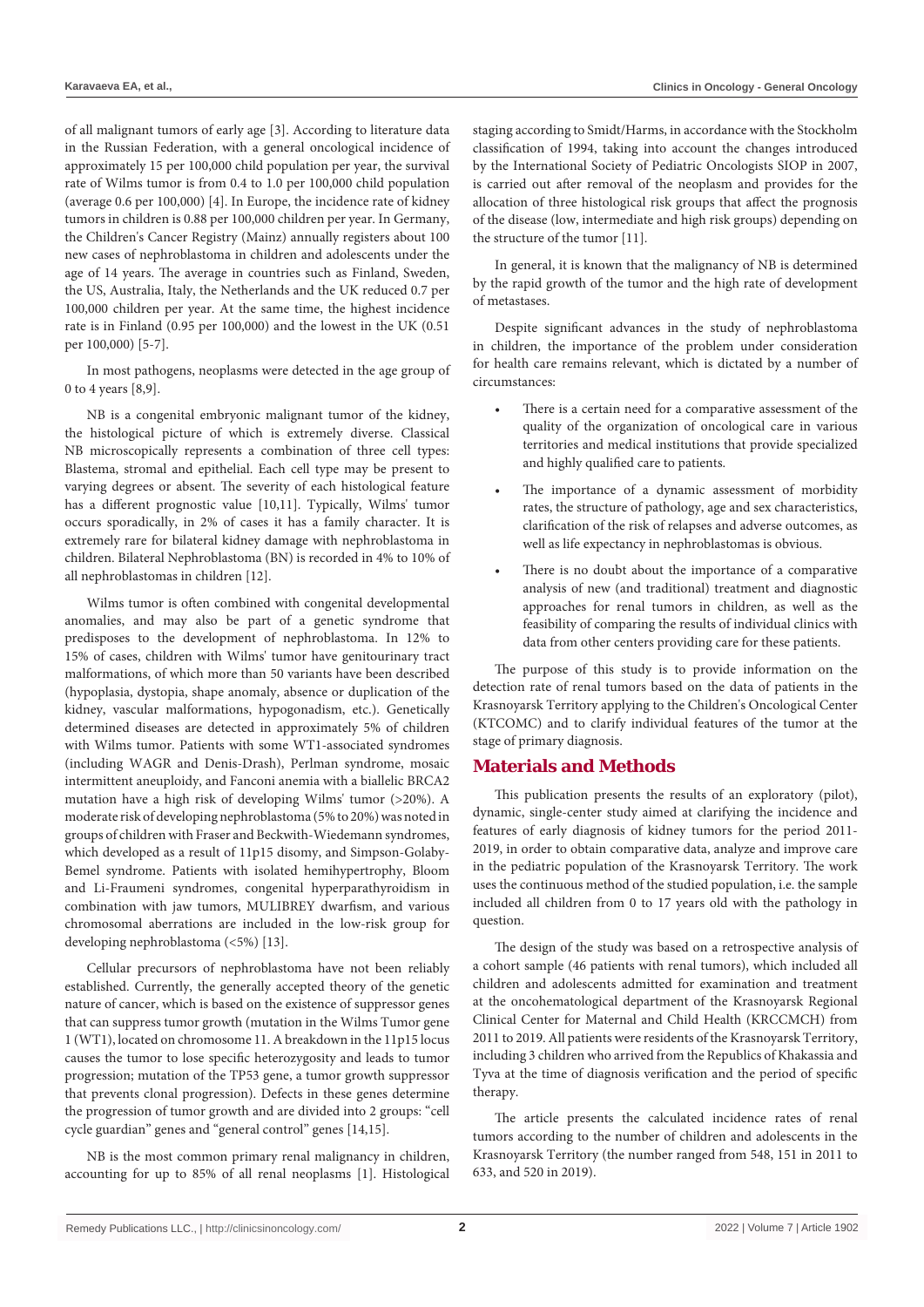The paper presents the results of the hospital registry, which made it possible to perform an analysis to clarify the features of the diagnosis and course of nephroblastoma (passport data, anamnesis, complaints, physical examination data, laboratory and instrumental examination methods, visualization data, information about the type and volume of surgical treatment, histological and immunohistochemical conclusions).

This publication considers a separate fragment (primary data on patients with kidney tumors) of a planned study.

#### **Results**

The paper analyzes the structure of primary patients with oncohematological profile for 2011 to 2019 in the Krasnoyarsk Territory (Table 1).

According to the frequency of occurrence, renal tumors follow after hemoblastoses, tumors of the central nervous system and lymphomas and slightly exceed the number of tumors of soft tissues and bone tumors. The share of renal tumors in the structure of oncohematological pathology, first diagnosed in childhood, accounts for 6.4% and for the period 2011 to 2019 in absolute terms is from 3 to 7 children per year, i.e. in different years, the eventfulness of the considered pathology differed by 2 or more times.

According to the results of the study, it was found that the primary incidence rate of kidney tumors among children and adolescents in the Krasnoyarsk Territory in different years of the analyzed period ranged from 0.5 to 1.26 cases per 100 thousand, which made it possible to form a target cohort of 46 cases over a nine-year period (Table 2).

The calculation of a non-standardized incidence rate was characterized by an alternation of significant rises to 1.26/100 000 and 1.12/100 000 in 2012 and 2018, respectively, with a significant decrease to the minimum values - 0.55/100 000 and 0.50/100 000 in 2011 and 2016. The presented results, in general, correspond to the statistical data for the Russian Federation and European indicators.

According to the well-known published reports in the literature, the average age of children at the time of tumor detection corresponds to a period of 0 to 4 years [6]. According to our data, the average age of sick children was  $4 \pm 0.5$  years, while the maximum of sick children (71.7% or 33 children) were aged from 1.5 to 5.5 years (18 months to 5 years 6 months). The youngest patient was a 2-month-old child; the oldest was a 16-year-old girl.

No gender differences were found among the patients; the studied cohort included 24 girls and 22 boys.

There were no indications of a burdened family nephroblastoma.

The paper considers the clinical features of renal tumors at the stage of primary treatment. In the studied cohort of patients, the following complaints prevailed: Abdominal pain in 34 patients (74% of all cases), an increase in the size of the abdomen in 30 patients (65%), constipation in 8 patients (17%), fever in 7 patients (15%), lagging in physical development in 4 patients (8.7%), arterial hypertension, recorded only in one child (2%). The most common pre-hospital misdiagnosis was: Urinary tract infection and vesicoureteral reflux in 3 cases, respectively (6.5% each), suspected bowel dysfunction in 2 cases (4%), parasitosis in 2 cases (4%), the absence of any formulated preliminary diagnosis in 3 children (6.5%).

At the pre-hospital stage, the presence of a tumor was suspected in 24 patients (52%).

In four cases (8.7  $\pm$  4%), additional imaging studies revealed abnormalities in the development of the urinary system (double renal artery, renal aplasia, horseshoe kidney, vesicoureteral reflux).

Bilateral nephroblastomas were found in 4 people (8.7%).

In the conditions of a specialized oncohematological department, on the basis of regulatory documents (Order of the Ministry of Health of Russia dated December 29th, 2012 N 1687n "On approval of the standard for specialized medical care for children with nephroblastoma" and clinical recommendations "Nephroblastoma in children" approved on January 1st, 2019), each patient was prescribed a comprehensive treatment and diagnostic a program that includes surgical, drug and radiation treatment.

According to the results of histological examination, the vast majority of renal tumors were nephroblastomas (40 out of 46 cases); other morphological variants were clear cell sarcoma (4 cases) and metanephrogenic tumor (2 cases). The presented data correspond to the literature descriptions of the structure of kidney tumors, according to which NB is one of the most common solid neoplasms in preschool children (among primary malignant kidney tumors in children, NB accounts for up to 85% of all cases) [1].

To resolve the issue of subsequent treatment tactics, risk groups and the stage of the disease were taken into account.

Based on the histological variants of renal tumors, we divided

|  | Table 1: The structure of primary patients with oncohematological profile for 2011-2019 (absolute values are shown for ages 0-18). |  |  |  |
|--|------------------------------------------------------------------------------------------------------------------------------------|--|--|--|
|--|------------------------------------------------------------------------------------------------------------------------------------|--|--|--|

| <b>Nosological groups</b>            | 2011 | 2012           | 2013           | 2014         | 2015           | 2016 | 2017           | 2018           | 2019 | Всего | $\%$ |
|--------------------------------------|------|----------------|----------------|--------------|----------------|------|----------------|----------------|------|-------|------|
| Leukemia                             | 29   | 39             | 27             | 30           | 33             | 29   | 31             | 34             | 33   | 285   | 40   |
| Lymphoma                             | 6    | 12             | 6              | 9            | 12             | 10   | 11             | 13             | 12   | 91    | 12.7 |
| Tumors of the central nervous system | 12   | 14             | 7              | 7            | 4              | 10   | 10             | 8              | 14   | 86    | 12   |
| Tumors of the kidneys                | 3    | $\overline{7}$ | 5              | 5            | 5              | 3    | 6              | 7              | 5    | 46    | 6.4  |
| Bone tumor                           | 4    | 5              | 7              | 3            | 6              | 5    | 5              | 3              | 7    | 45    | 6.3  |
| <b>RMS</b>                           | 2    | $\overline{4}$ | 5              | 3            | 6              | 9    | 2              | 5              | 6    | 42    | 5.9  |
| Neuroblastoma                        | 3    | $\mathbf{1}$   | 1              | 3            | 6              | 3    | $\overline{4}$ | 8              | 7    | 36    | 5    |
| <b>GKO</b>                           |      | $\overline{4}$ | 5              | 3            | $\overline{2}$ | 4    | 2              | 3              | 3    | 27    | 3.8  |
| Retinoblastoma                       | 2    | 3              | $\overline{4}$ | $\mathbf{1}$ |                | 2    | $\overline{1}$ | $\overline{4}$ | 2    | 20    | 2.8  |
| Histiocytosis                        | 3    | 2              | $\overline{2}$ | 1            | 3              | 3    | 2              | $\overline{2}$ | 2    | 20    | 2.8  |
| Liver tumor                          | 2    | 3              | $\mathbf 0$    | 0            | $\overline{2}$ | 2    | 5              | 0              | 2    | 16    | 2.2  |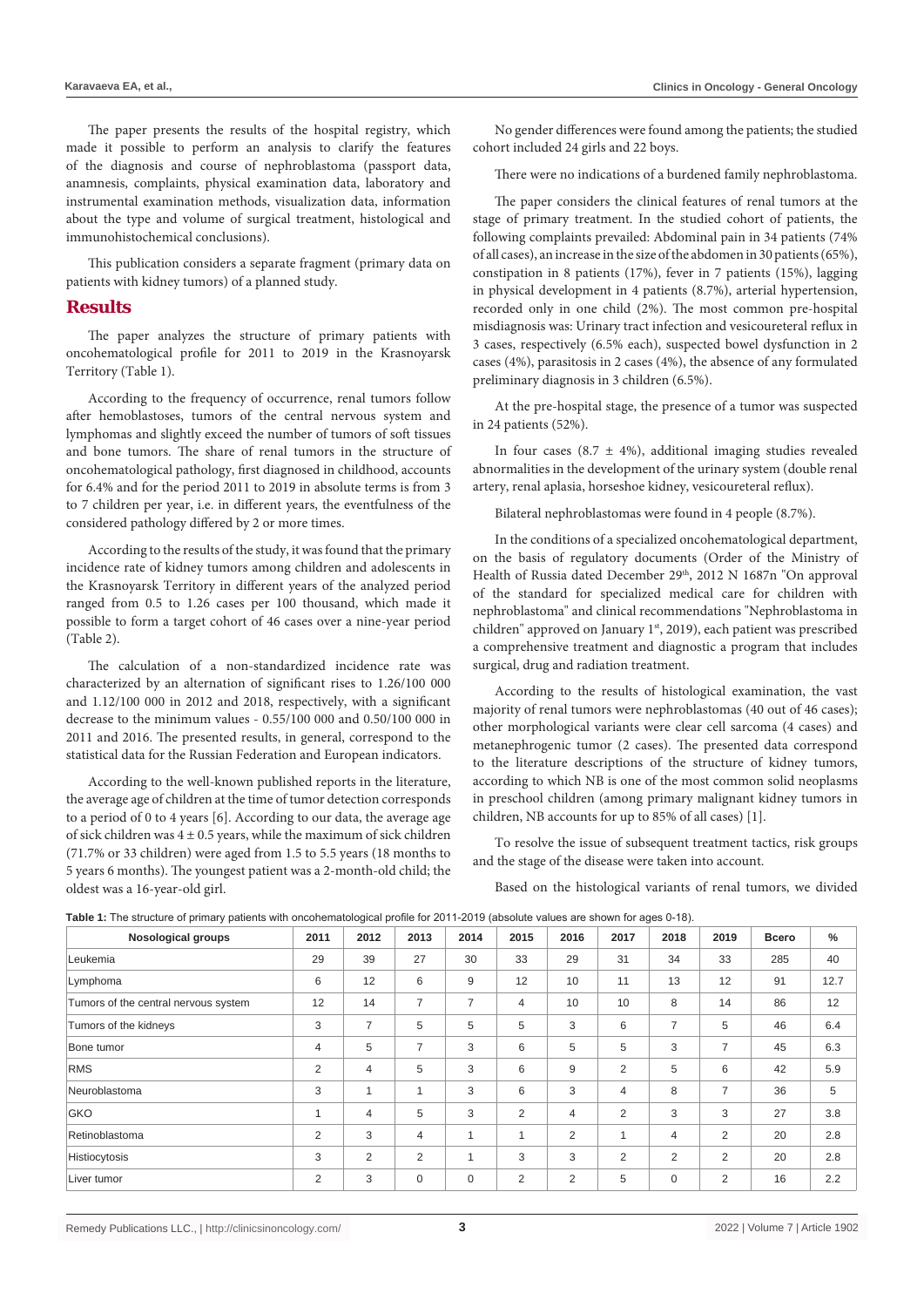| Years        | Child population | Number of new cases of NB<br>(aged 0-18 years) | 0-5 years      | 6-14 years     | $15-18$ years | Incidence<br>(per 100,000 cases) |
|--------------|------------------|------------------------------------------------|----------------|----------------|---------------|----------------------------------|
| 2011         | 548151           | 3                                              | $\overline{2}$ |                | $\mathbf 0$   | 0.55                             |
| 2012         | 556517           |                                                | 5              |                |               | 1.26                             |
| 2013         | 565584           | 5                                              | $\overline{4}$ |                | 0             | 0.88                             |
| 2014         | 578493           | 5                                              | $\overline{4}$ |                | 0             | 0.86                             |
| 2015         | 588344           | 5                                              |                | 3              |               | 0.85                             |
| 2016         | 602844           | 3                                              | $\overline{2}$ |                | $\mathbf 0$   | 0.5                              |
| 2017         | 615254           | 6                                              | 4              | $\overline{2}$ | $\mathbf 0$   | 0.98                             |
| 2018         | 624692           | $\overline{ }$                                 | $\overline{4}$ | 3              | $\mathbf 0$   | 1.12                             |
| 2019         | 633520           | 5                                              | $\overline{4}$ |                | $\mathbf 0$   | 0.79                             |
| <b>TOTAL</b> | 5313399          | 46                                             | 30             | 14             | 2             | $Me = 0.87$                      |

patients into prognostic risk groups (probability of recurrence and/or other adverse outcome) and found that only 2 patients were in the low risk group, 25 people in the intermediate risk group, and 19 children in the high risk group. The prevalence of children with intermediate and high risk corresponds to the literature data.

Taking into account the peculiarities of tumor growth in the group under consideration, the following stages of the disease (volume of lesions and metastasis) were established: 6 children (13%) had stage I, 16 children (34.8%) had stage II, 9 children (19.6%) had stage III, IV - 11 patients (23.9%), stage V - 4 people (8.7%). It is important that more than 50% of children (III, IV, V stages) had a more unfavorable course of the tumor process, needed more aggressive methods of treatment, and were characterized by a worse prognosis.

The average time from the moment of seeking treatment to the start of therapy in the group of children with renal tumors was 3.8 (Q1-Q3=2-4) months. In comparison with the average indicators in the Russian Federation, a feature of the presented data is the diagnosis mainly at stages II and IV of the disease, which may be due to a number of reasons (late diagnosis of renal tumors due to the large territorial extent of the Krasnoyarsk Territory, untimely application of parents for medical care, lack of oncological alertness of the pediatric service, as well as failure to perform imaging research methods at the initial stages of an outpatient examination outside a specialized oncology department).

#### **Discussion**

The article presents the incidence rates of renal tumors according to the appeals to the KRCCMCH of the children and adolescents in the Krasnoyarsk Territory for the period 2011 to 2019 with alternating periods of rise and decrease in the detection of the pathology in question. The data obtained in children and adolescents 0 to 18 years of age in the territory of the Krasnoyarsk Territory do not contradict the average published data for Russia and Europe [4,5].

The nine-year follow-up period made it possible to form a hospital registry database, analyze the features of clinical manifestations, age and gender composition of patients, establish the absence of a family predisposition to the development of renal tumors, estimate the average time for clarifying diagnosis, and present the distribution of patients by risk groups and stages of the disease. The obtained data are comparable with the results of other researchers on this problem [5,7]. At the same time, the performed study convinces of the need for pediatricians to pay closer attention to children with the pathology under consideration at the stage of primary treatment (cancer

alertness in relation to children with abdominal pain and enlarged abdomen) in order to reduce the time for establishing a diagnosis, as well as to expand the use of ultrasound screening of the kidneys (as at medical examination of children, and at suspicion on tumors of kidneys).

The low diagnostic significance of a family history, as well as the severity and significant variety of clinical symptom complexes associated with renal tumors (attention is drawn to the rarity of detected arterial hypertension); determine the need to optimize research methods using genetic analysis (especially if bilateral kidney damage is suspected).

### **Conclusions**

1. The study, carried out for the first time on the territory of the Krasnoyarsk Territory, made it possible to present data on the incidence of renal tumors in pediatric and adolescent populations and to establish individual features of tumors, taking into account the stage of the disease and the risk group.

2. Incidence (detection rate) of renal tumors according to the data of primary visits to the specialized oncohematological center of the Krasnoyarsk Regional State Budgetary Institution of Health Care "Krasnoyarsk Regional Clinical Center for Maternal and Childhood Care" in children and adolescents aged 0 to 18 years over a 9-year follow-up period averages 0, 87 per 100 thousand of the child population and is characterized by alternating periods of rise and decrease in the frequency of cases of the pathology under consideration. In the structure of oncohematological diseases in children and adolescents in the Krasnoyarsk Territory, kidney tumors occupy the 4<sup>th</sup> place, which corresponds to the statistics of the Russian Federation and individual European countries.

3. In the largest number of children (68%), kidney tumors were diagnosed at the age of 1 to 5 years (the average age at the time of diagnosis was 4 years) in the absence of gender differences and indications of an aggravated anamnesis.

4. The leading clinical manifestations are abdominal pain (74% of all cases), an increase in the size of the abdomen (65%). The average time from the moment of seeking treatment to the start of therapy was 3.8 (Q1-Q3=2-4) months.

5. The distribution of children with kidney tumors indicates a significant predominance of intermediate and high risk groups for an unfavorable outcome during the course of the disease, as well as the detection of nephroblastomas mainly at stages II and IV of the